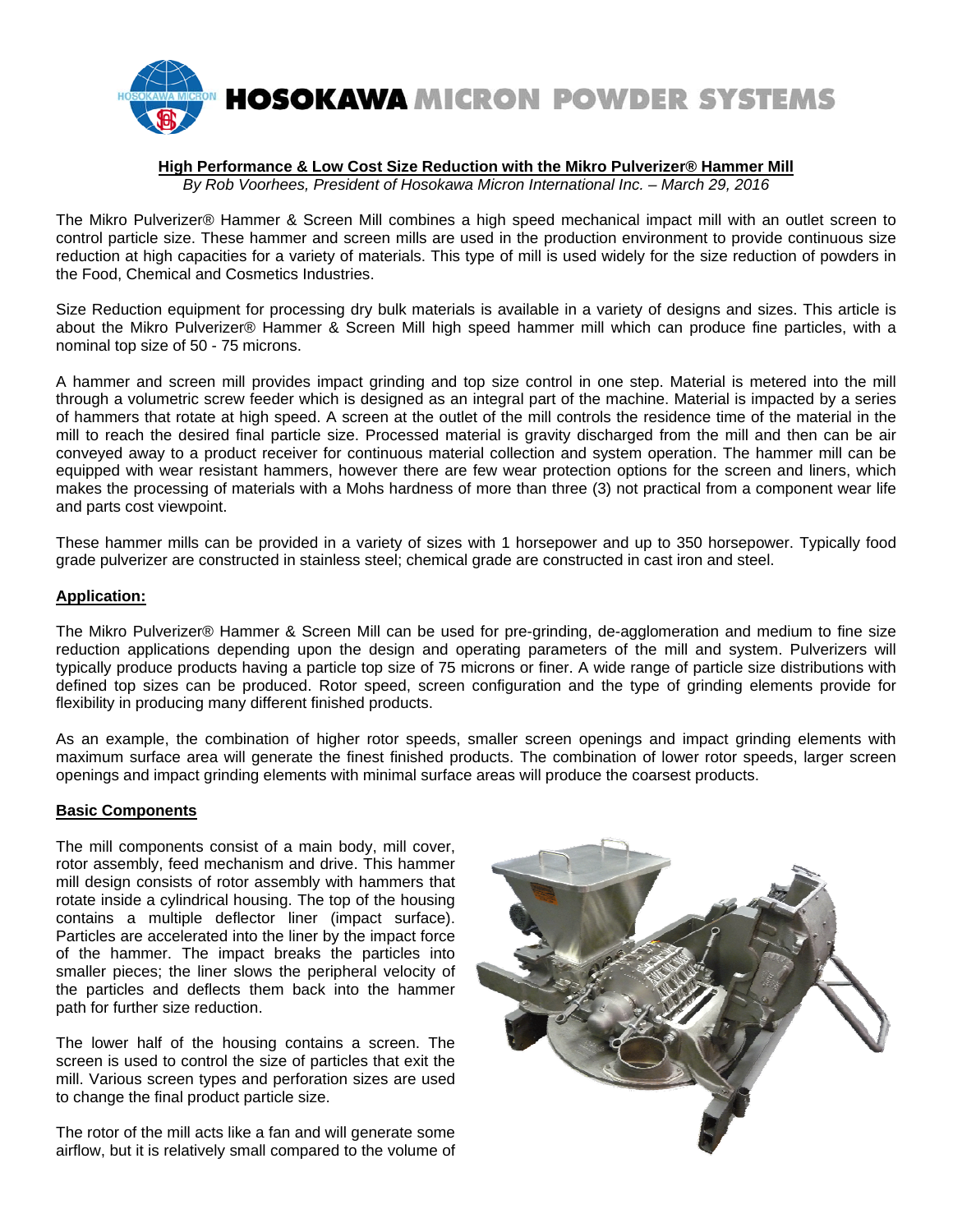material the mill can process, so heat generation will occur during the milling process and must be considered when designing a system around this type of mill. Air can also be conditioned to provide the appropriate operating temperature for the material being processed.

Most pulverizers are provided with a feed screw mechanism, designed to meter material into the mill, uniformly across the full face of the impact hammers. Uniform feeding and an even distribution of material is important to maximize horsepower utilization and capacity. Uniform feeding will also minimize the potential for overheating of the material and will reduce the potential for screen blinding.

There are basically three hammer types; the stirrup of LFS hammer, the swing bar hammer and the rigid bar hammer. The stirrup hammer has the most surface area and is used at high speeds to produce the finest particle sizes. The swing bar hammer is used on materials that do not respond well to impact. Fibrous materials that need to be cut or shredded work well with these types of hammers. The rigid bar hammer is used for coarse or granular size reduction and for producing narrower particle size distributions when a minimal amount of fines generation is desired. Hammer use stellite or tungsten carbide tipping to prolong the life of the hammer.

There are three basic variations of perforations used on the outlet screens to control particle size. They are round perforations, herringbone slots and cross slots. In addition, the size of the perforations and slots can be provided in many dimensions. Of these a screen with a round hole is structurally the strongest and will provide the finest particle size. In general slotted screens will produce slightly coarser products, but with

larger open areas the problems of screen plugging or blinding are greatly reduced. Regardless of the screen type, all screens have dust seals at either end which seal the screen to the body and cover, prohibiting oversize particles bypassing the screen and affecting the final particle size distribution.



### **Operation – Controlling Particle Size**

There are five basic parameters that affect overall particle size distribution. Process parameters include feeder speed and rotor speed. The major impact on particle size will be from the speed of the rotor. Maximum rotor speed will produce the maximum fineness. The other variables are the types of components installed in the mill, namely the hammer type, screen type and liner type. By making changes in these components and process variables we can affect not only the particle size, but the particle size distribution. As an example let's say we want a tighter particle size distribution. We would use the screen type to control the PSD top size and we would reduce the rotor speed to reduce the amount of fines generated thereby making a tighter/narrower particle size distribution.

# **Products**

The list of materials and particle sizes demonstrate the flexibility and range of the machines processing capabilities.

- Sugar 150 µm
- Corn Starch 75 µm
- Oat Fiber 150 µm
- Melamine 250 µm
- Oxide 45 µm
- Gypsum 70 µm
- Stearic Acid 150 µm
- Soda Ash 80 µm

### **Variations and Options**

A number of variations of the standard mill are available. Options are available for different feed arrangements, different grinding elements, different liners, different screens and different drives. There are many feeding options, but the most common is a volumetric screw feeder. The size of the feeder and number of screws varies with the size of the machine. The SCB feed hopper was designed to be used for air conveying light density material directly into the mill on a continuous basis. This feeding device and be used on all but the laboratory size mills and can be used whenever light density or sticky materials are required to be fed to the Mikro Pulverizer® Hammer & Screen Mill.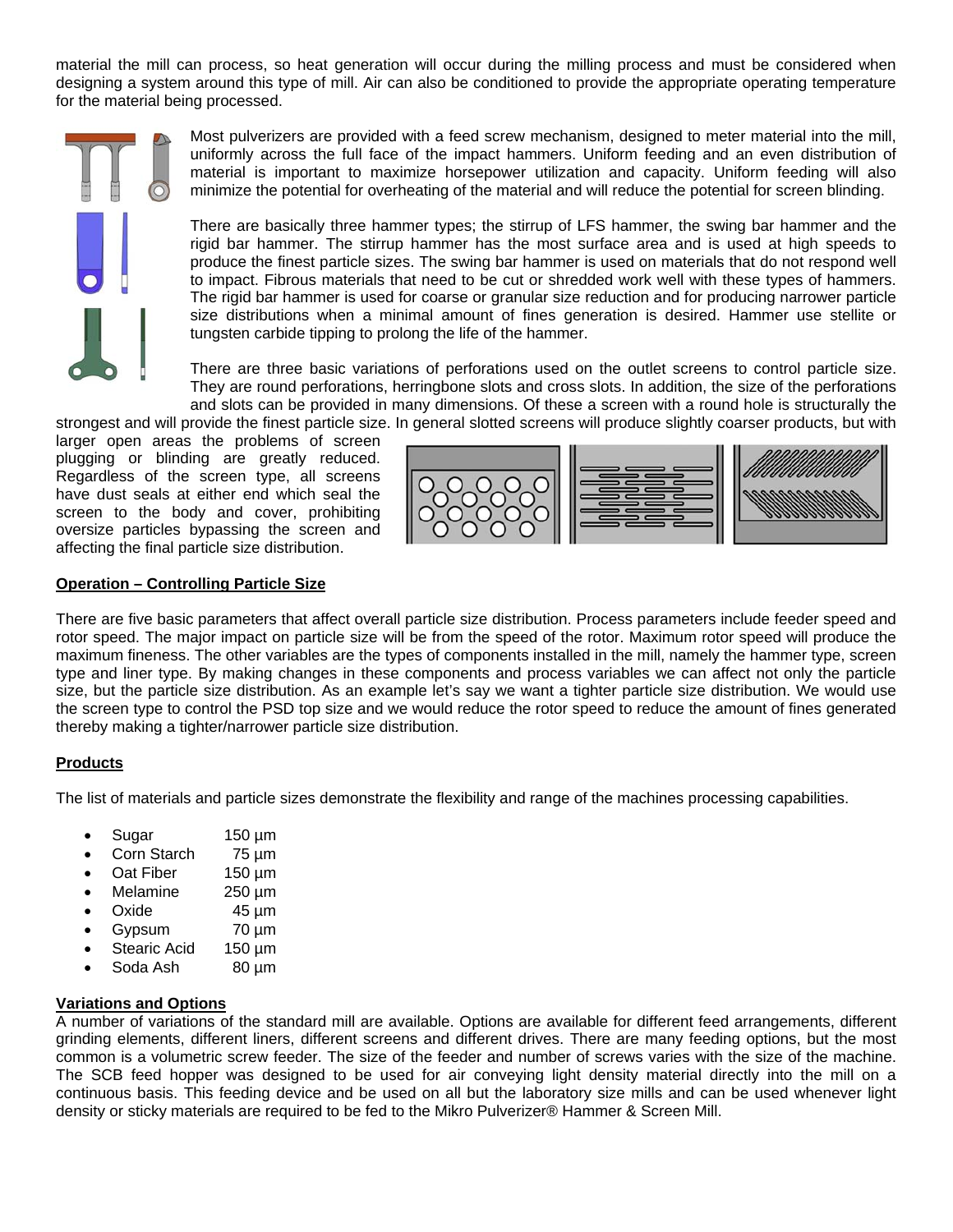The "W" feed cover is used when larger feed materials need to be introduced to the mill. This feed option works well for large feed sizes of 1-2" inches or more. It is intended to be used with softer feed materials that are brittle and easy to fracture.

All Mikro Pulverizer® Hammer & Screen Mills that are designed for continuous operation are supplied with a discharge hopper attached to the outlet of the mill body. The air conveying discharge hopper is used when it is desired to convey material away from the mill on a continuous basis. The conical discharge hopper is used when it is desired to gravity discharge from the mill directly into a bin or storage hopper or when it is desired to discharge material into a pneumatic conveying system. In both cases the bottom of the hopper is provided with a rotary valve to provide a positive seal at the discharge of the mill system.

An air inlet manifold can be attached to the mill housing cover so that both cover inlets can be isolated when cooled or conditioned air needs to be introduced to the mill system.

Other options include shaft seals which provide a positive seal between the rotating shaft and the mill cover and body. The O-ring provides the seal to the mill cover and body. A cover seal can also be provided and it consists of a groove machined into the mill cover that accepts and O-ring that provides a positive seal between the mill cover and body. This option is used when the application requires that no air enter the mill or when the mill is operated with a positive pressure and it is desired to eliminate any material from escaping the mill.



The Mikro Pulverizer® Hammer & Screen Mill can be provided in a non-sparking design, where we use materials such as monel for the hammers and brass for the liner and screen, so that if contact inside the mill takes place, no sparks are generated. The vented rotor is used for better air distribution within the mill for cooling and uniform air intake. Uniform airflow through the mill helps to prevent buildup within the rotor. Recirculating oil lubrication system are provided for severe duty applications when mills are required to run at elevated temperatures or high loading over extended periods of time. Mikro Pulverizer® Hammer & Screen Mills are often used in cryogenic grinding applications as it is quite easy to inject nitrogen into the mill through a modified cover design and SCB feed inlet can easily accept a cryogenic feed tunnel.

#### **Pulverizer Systems**

The Mikro Pulverizer® Hammer & Screen Mill can be set up in several different system configurations. The smaller mills are designed for independent operation, each of these small machines is provided with its own integrated feed, air relief and product collection system. The larger mills are designed to be part of an integrated system designed for continuous operation. These systems have independent feeding and product collection systems. Since a hammer mill will generate airflow, the air generated during operation will have to be vented from the machine.

In basic Mikro Pulverizer® Hammer & Screen Mill Systems the mill and product receiver are mounted on a common hopper. Material processed by the mill and displaced air, flow to the product receiver. Particles entrained in the airstream are collected on the surface of the receiver filters and are discharged back to the hopper below. If required a fan can be used to pull a negative draft through the system. Negative pressure systems reduce or eliminate dusting to the atmosphere and result in a cleaner operation.



For continuous operation of the Mikro Pulverizer® Hammer & Screen Mill, material can be air conveyed away from the mill and collected in a downstream product collector. The valve you see located in the ductwork at the inlet of the conveying duct under the mill is used to regulate the amount of air pulled through the mill during operation.